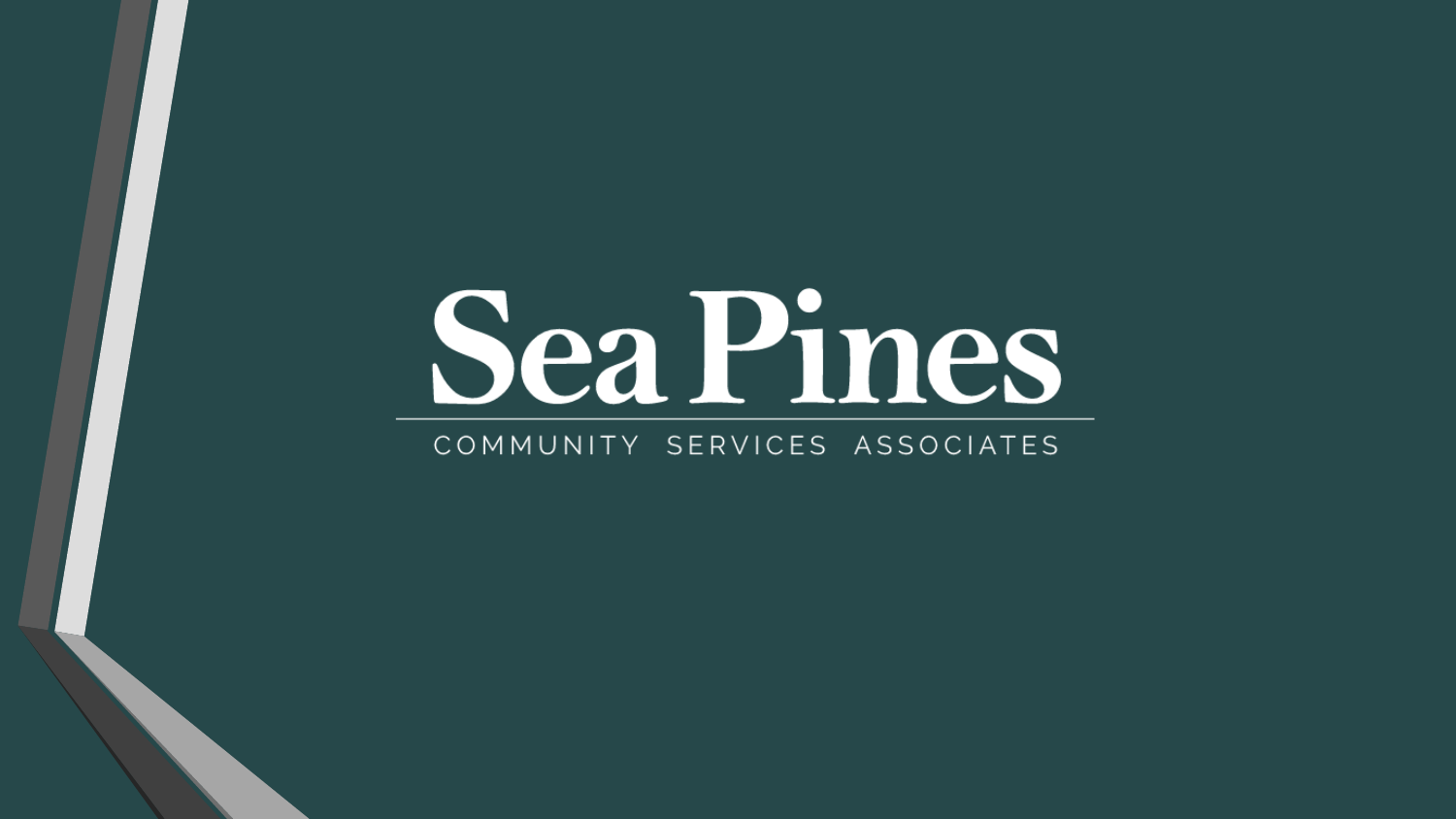# **Current Situation:**

- **Experiencing Record-High Occupancy** 
	- Popular covid and post-covid destination
	- Partially due to increased property owner occupancy
	- In large part, due to increase property owner guest, short term rentals and visitors

#### • **Traffic & Asset Management**

- The Greenwood and Ocean Gates and traffic patterns in these areas have not been addressed due to lack of funding. Traffic continues to be an issue.
- Sea Pines Gates are at capacity with the current resources and configuration
- **Demand for Sea Pines CSA Related Services Have Increased**
	- Public Safety Services- Sea Pines CSA is the 1<sup>st</sup> line of security for our community, as the Town does not have its own police force.
	- Beaufort County Sheriffs Office (BSCO) serves the entire County, to include the Hilton Head Island area and has struggled to get to full staff.
	- Land Use Management and Compliance Issues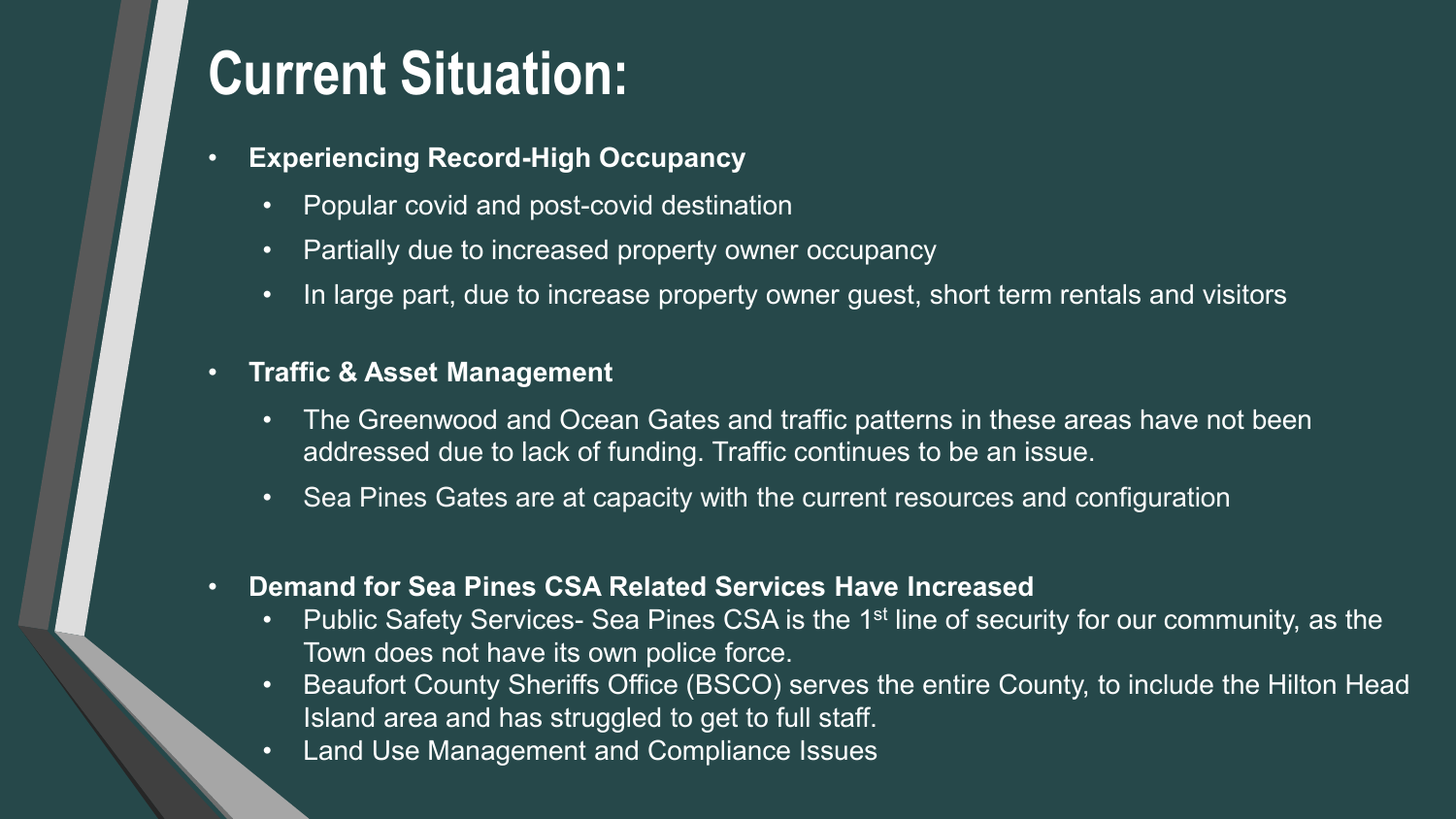# **Critical Infrastructure Referendum:**

- Addresses the \$51 million needed for critical infrastructure projects over the next 10 years.
- Repairing, rebuilding and improving the community's roads, bridges, leisure trails, beach access points and the master drainage systems.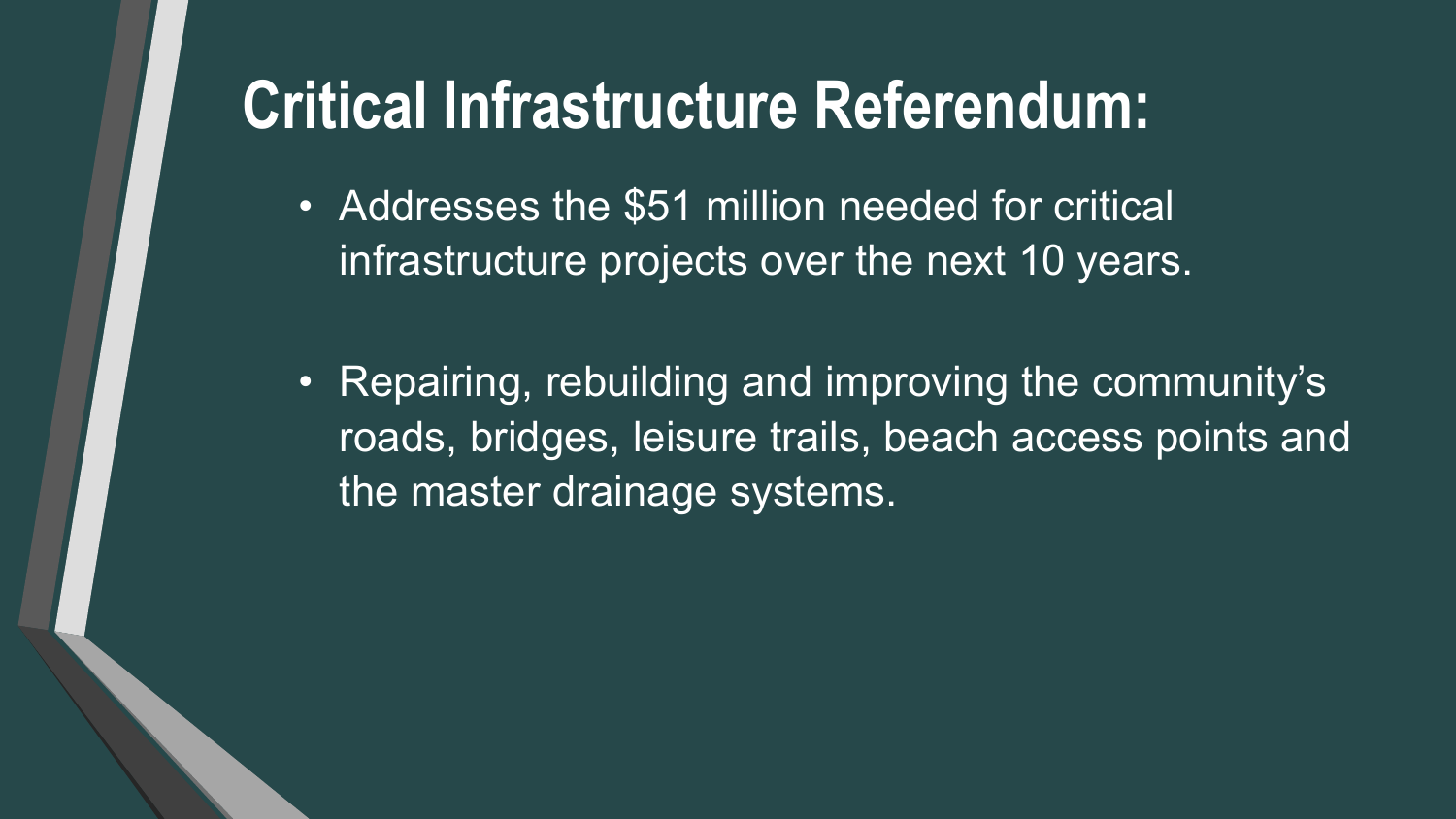#### **Calls for Service versus Patrol** Personnel

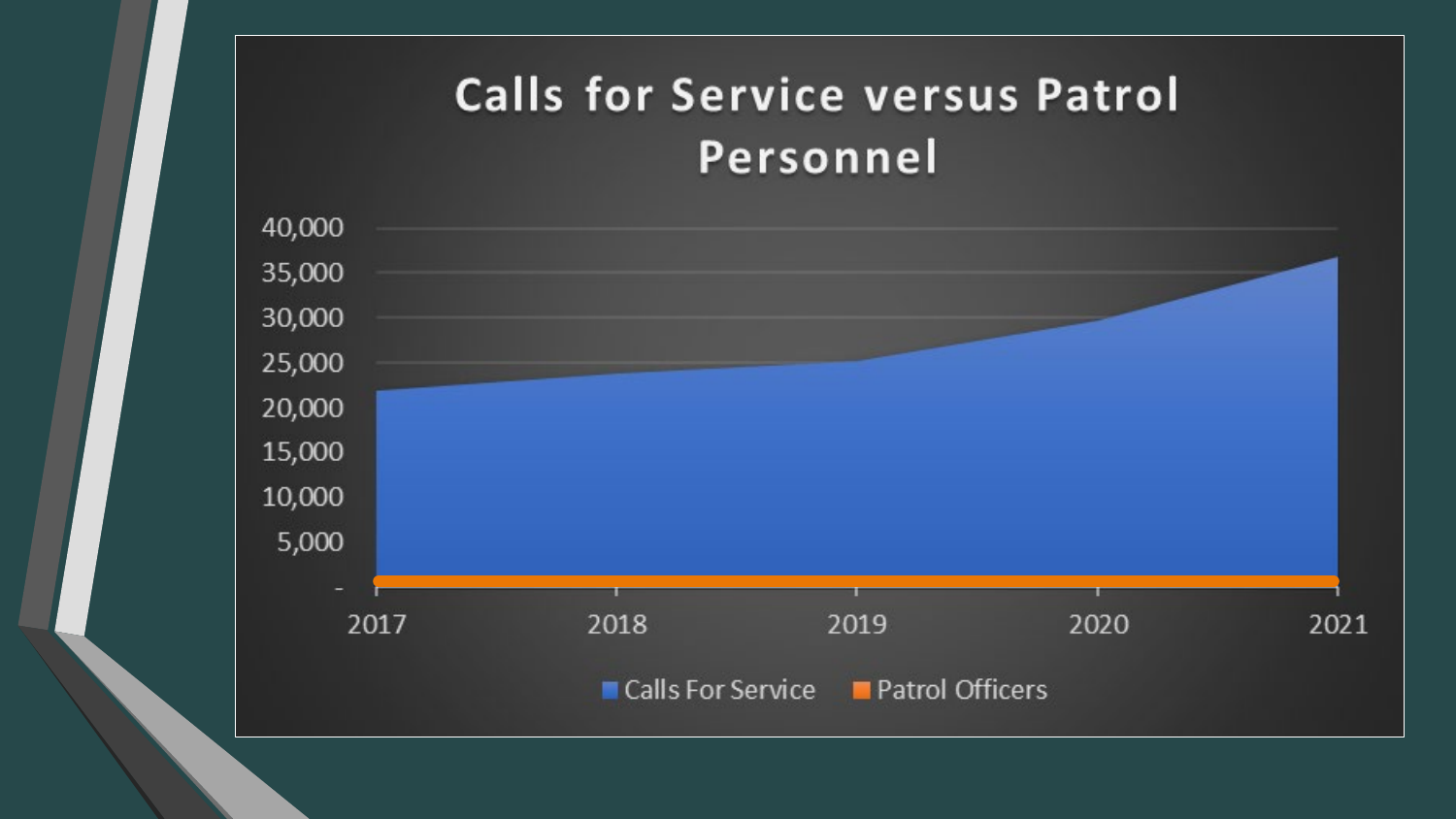#### **SHORT TERM RENTAL TREND ANALYSIS**



**68% increase**  for both Calls for Service & # of Short-Term Rental Passes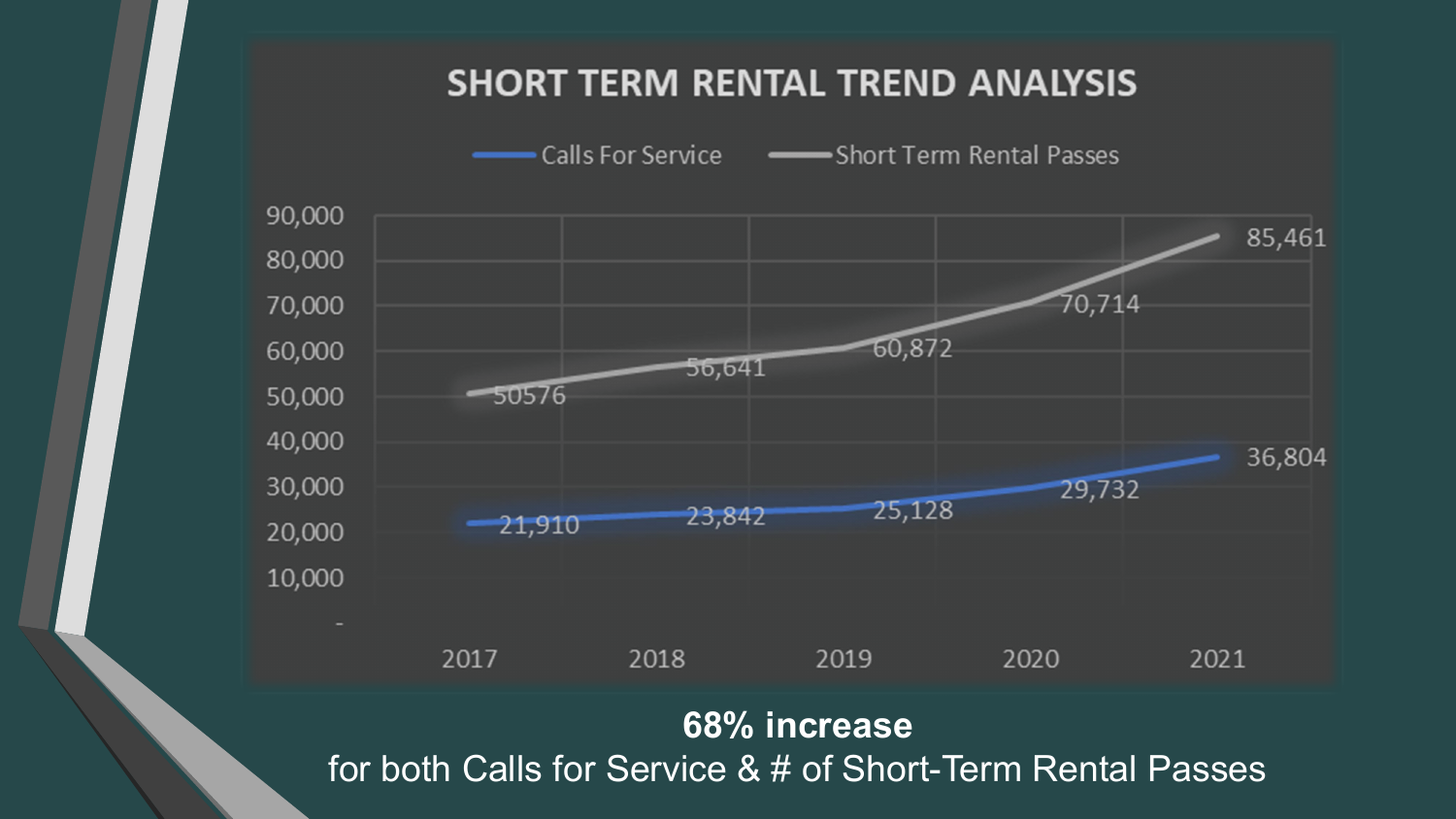# **Current Situation:**

Examples of public safety calls serviced by Sea Pines Security Staff:

- Wildlife Calls
- Assault
- Domestic Violence
- Disputes and Disturbances
- Breaking and Entering
- Burglary and Larceny
- Water and Gas Leaks
- Suspicions Persons, Activities or . Vehicles
- Public Intoxication
- DUI
- ARB Violations
- Covenant Violations
- Debris in Roadways
- Fireworks
- House Checks
- Lock Outs
- Vehicle Jumpstarts
- **Improper Parking**
- Noise Complaints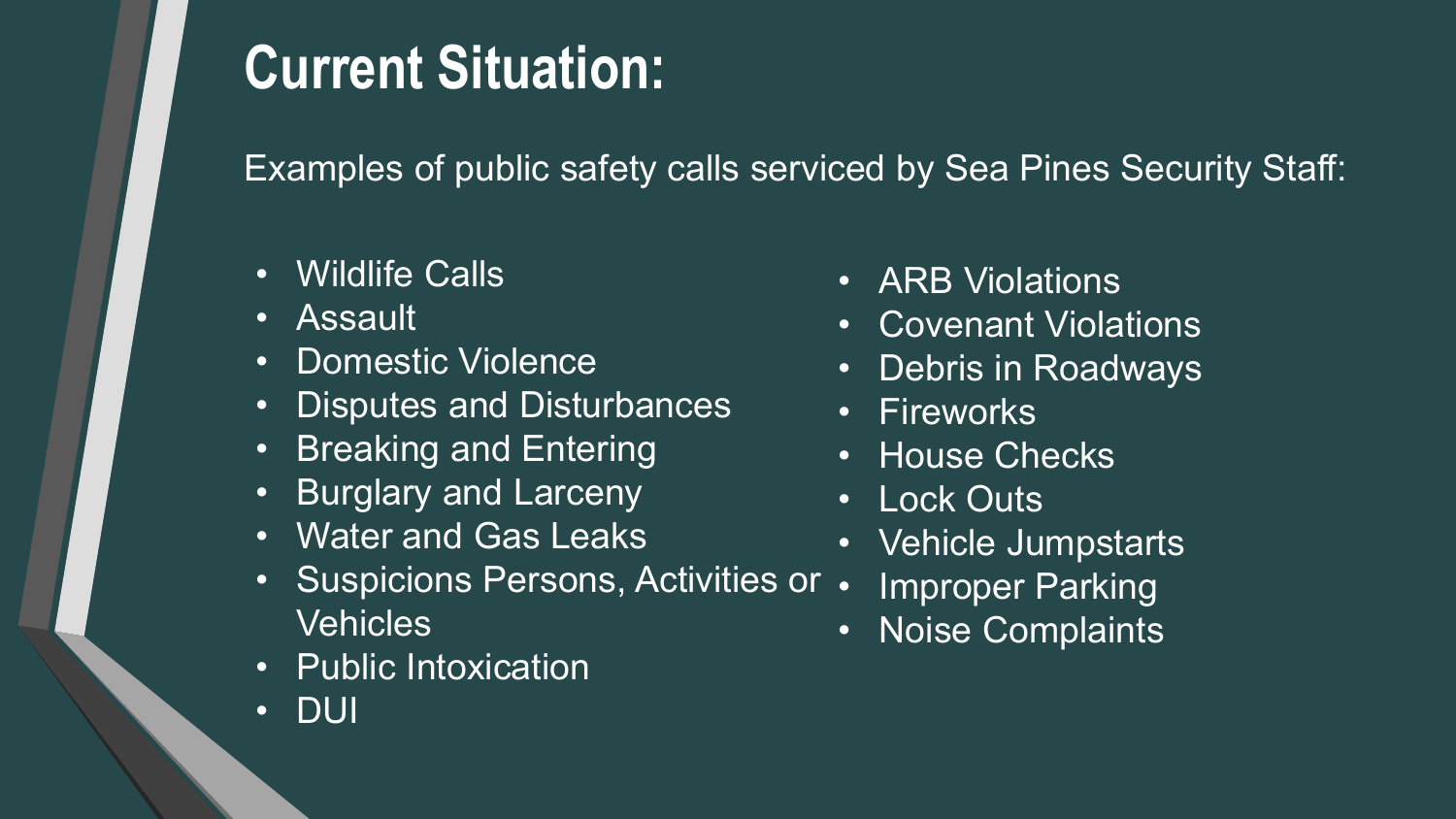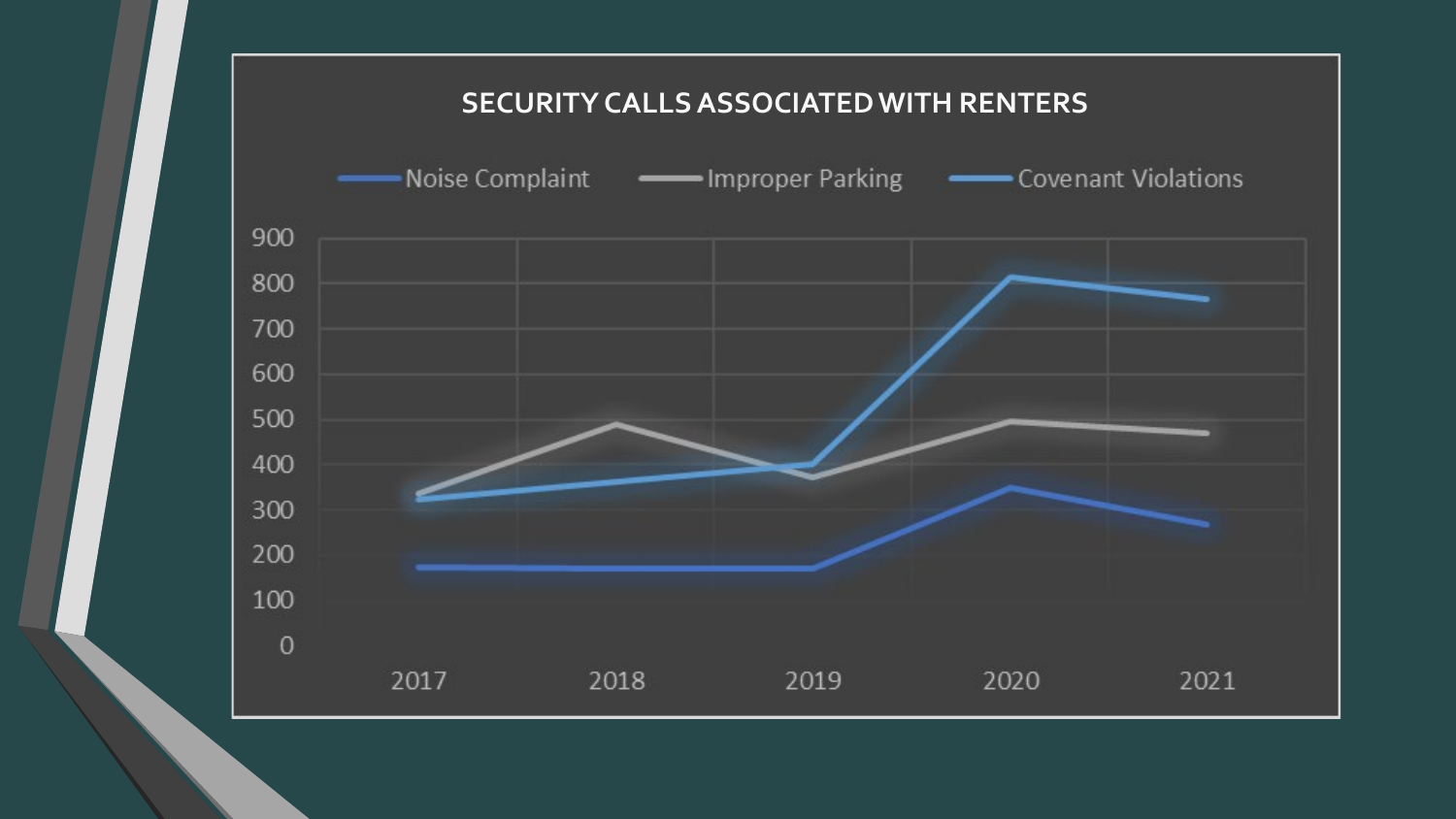#### 2015 AND 2020 SECURITY CALLS FOR **IMPROPER PARKING**



**53% increase**  in Security Calls Related to Improper Parking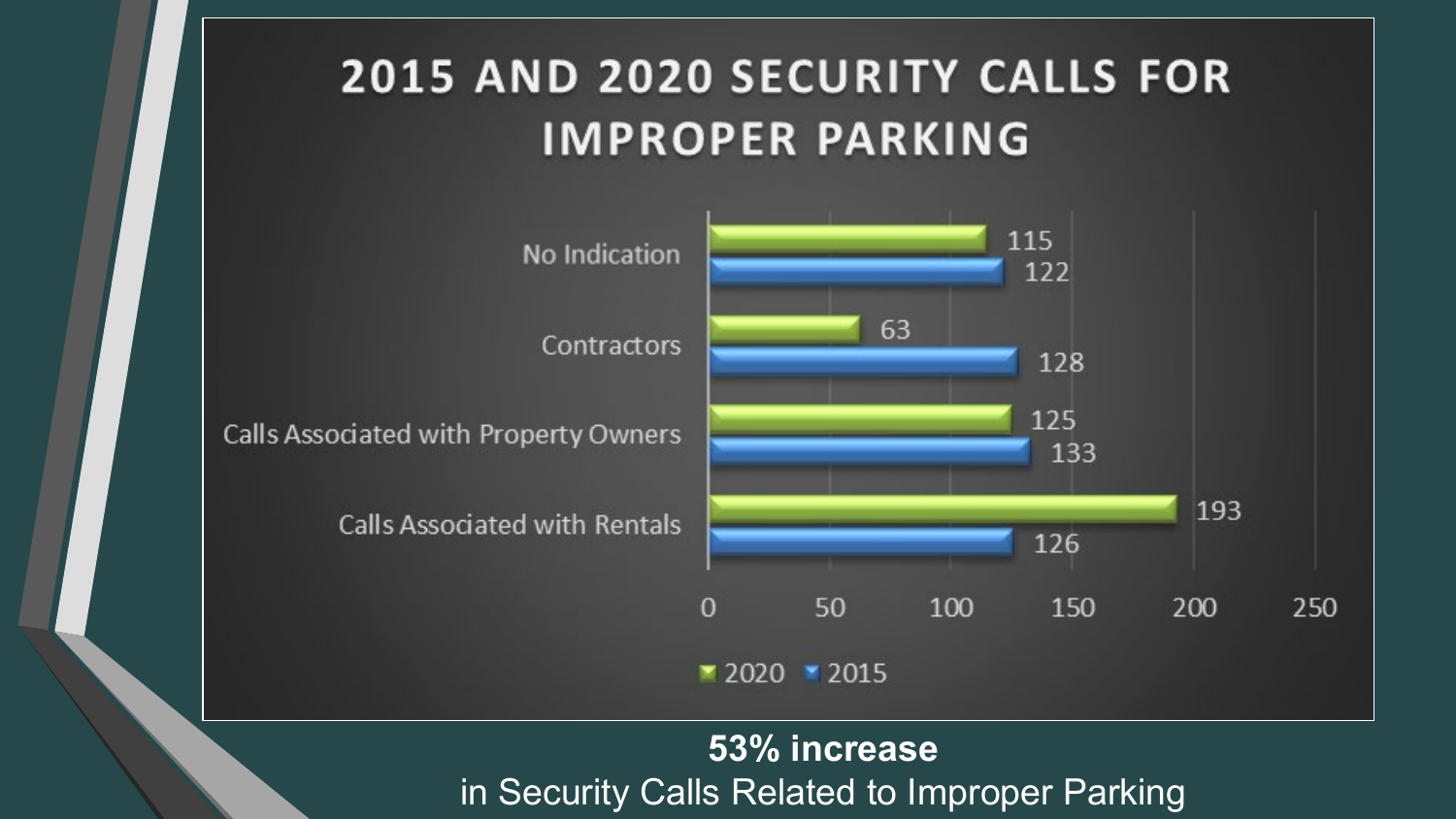#### 2015 and 2020 SECURITY CALLS FOR **COVENANT VIOLATIONS**



#### **143% increase** in Security Calls Related to Covenant Violations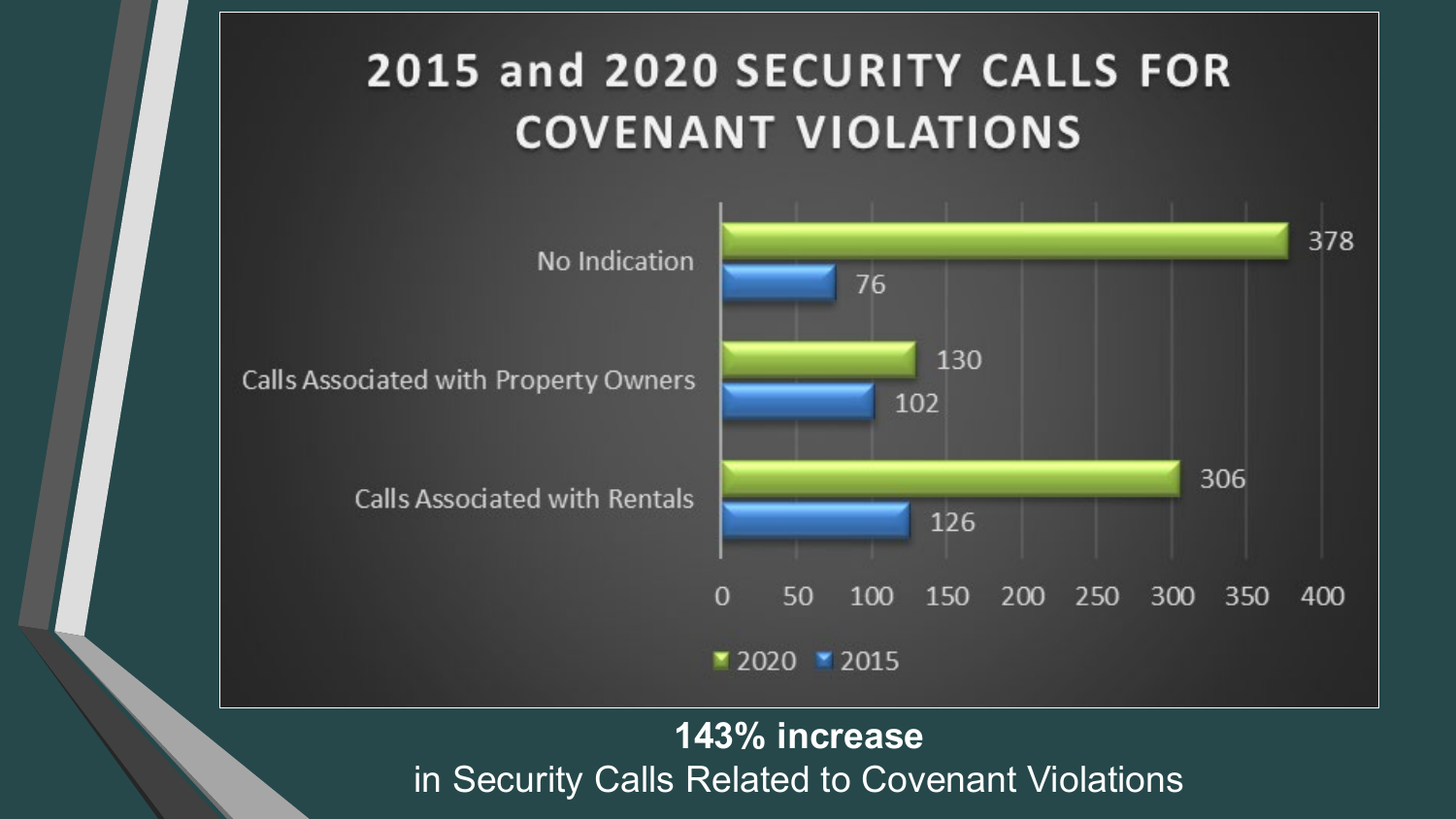#### 2015 AND 2020 SECURITY CALLS FOR **NOISE COMPLAINTS**



**237% increase**  in Security Calls Related to Noise Complaints At Rentals Homes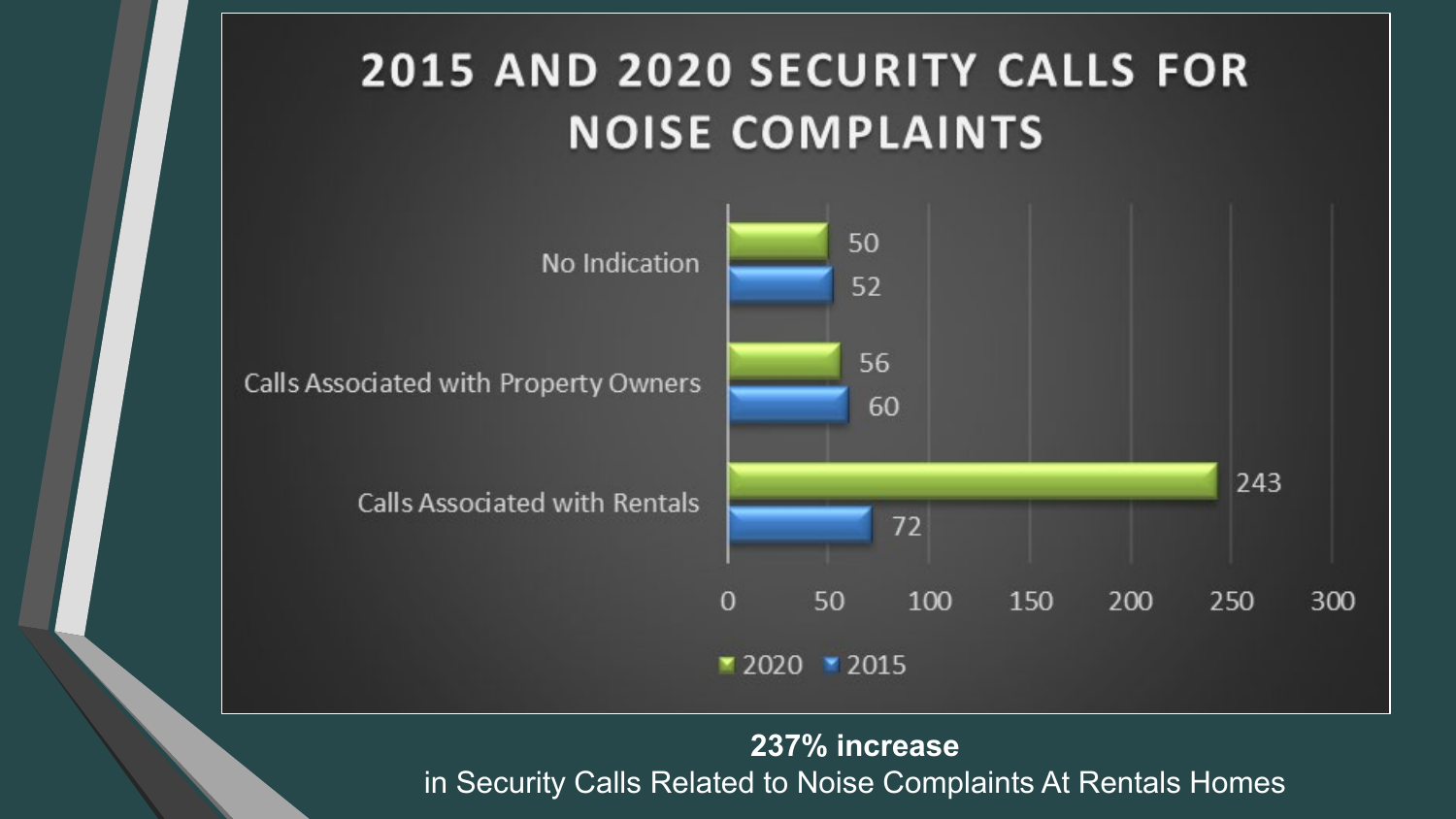# **Sea Pines CSA Staffing Challenges:**

- Current Job Market
	- Local demand for labor is high and the pool of applicants is small
	- Competing offers
	- Higher hourly rates
	- Sign on + staying bonuses
- Geographic Location
	- Our geographic location means staff must commute to Sea Pines at their own cost
	- More remote than competing communities making Sea Pines less attractive as an employer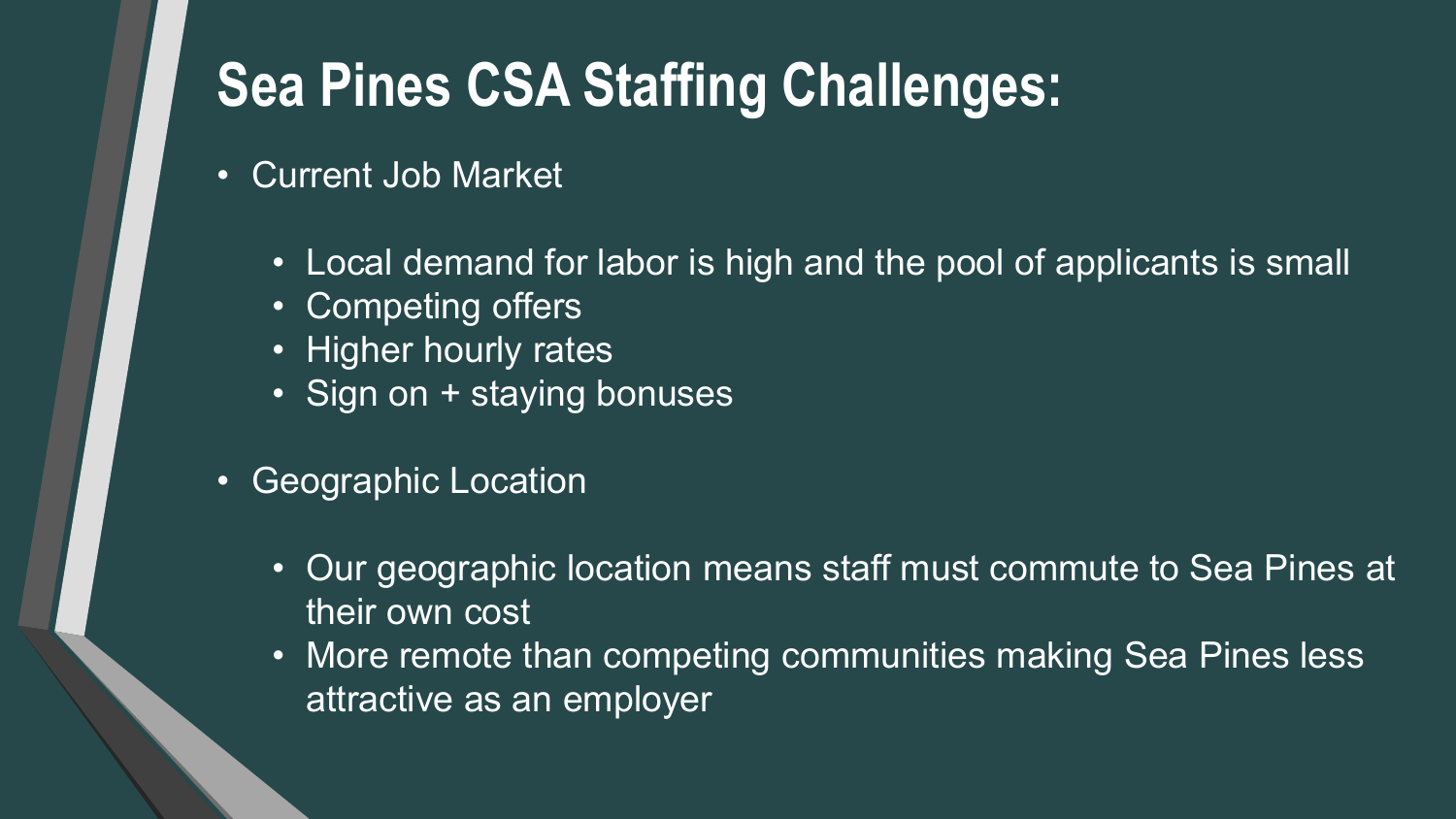# **Solutions:**

- Add Additional Law Enforcement Patrol Positions
- Add Additional Gate Attendants
- Add Additional Land Use Management Staff
- Provide Competitive Compensation To Recruit And Retain High Quality Employees
- Reconfigure Gates and Facilities Associated with Gate Pass Sales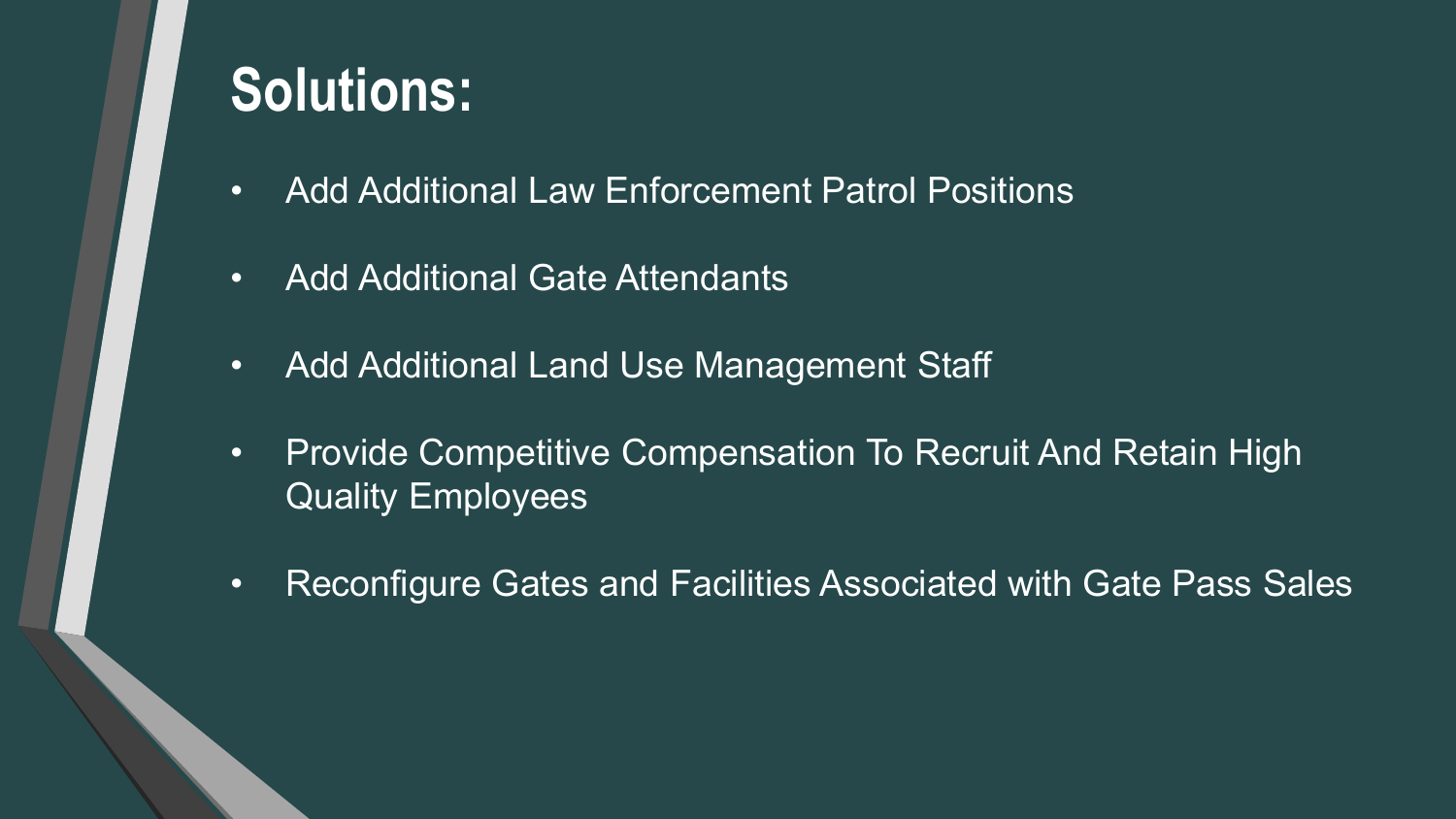#### **Sea Pines CSA Open Positions Vs. Our Competition:**

#### **Sea Pines CSA Open Positions**

One(1) Gate Officer – Introductory Hourly Pay Rate - \$15.00 Five (5) Patrol Officers – Introductory Hourly Pay Rate - \$17.00

#### **Local Law Enforcement Agencies**

Beaufort County Sheriff's Office - \$22.60 Introductory City of Beaufort - \$20.43 Introductory Town of Bluffton - \$21.50 Introductory

#### **Town of Hilton Head Island**

Seasonal Beach Facilities Tech- \$20.00 Seasonal Beach Parking Monitor - \$25.00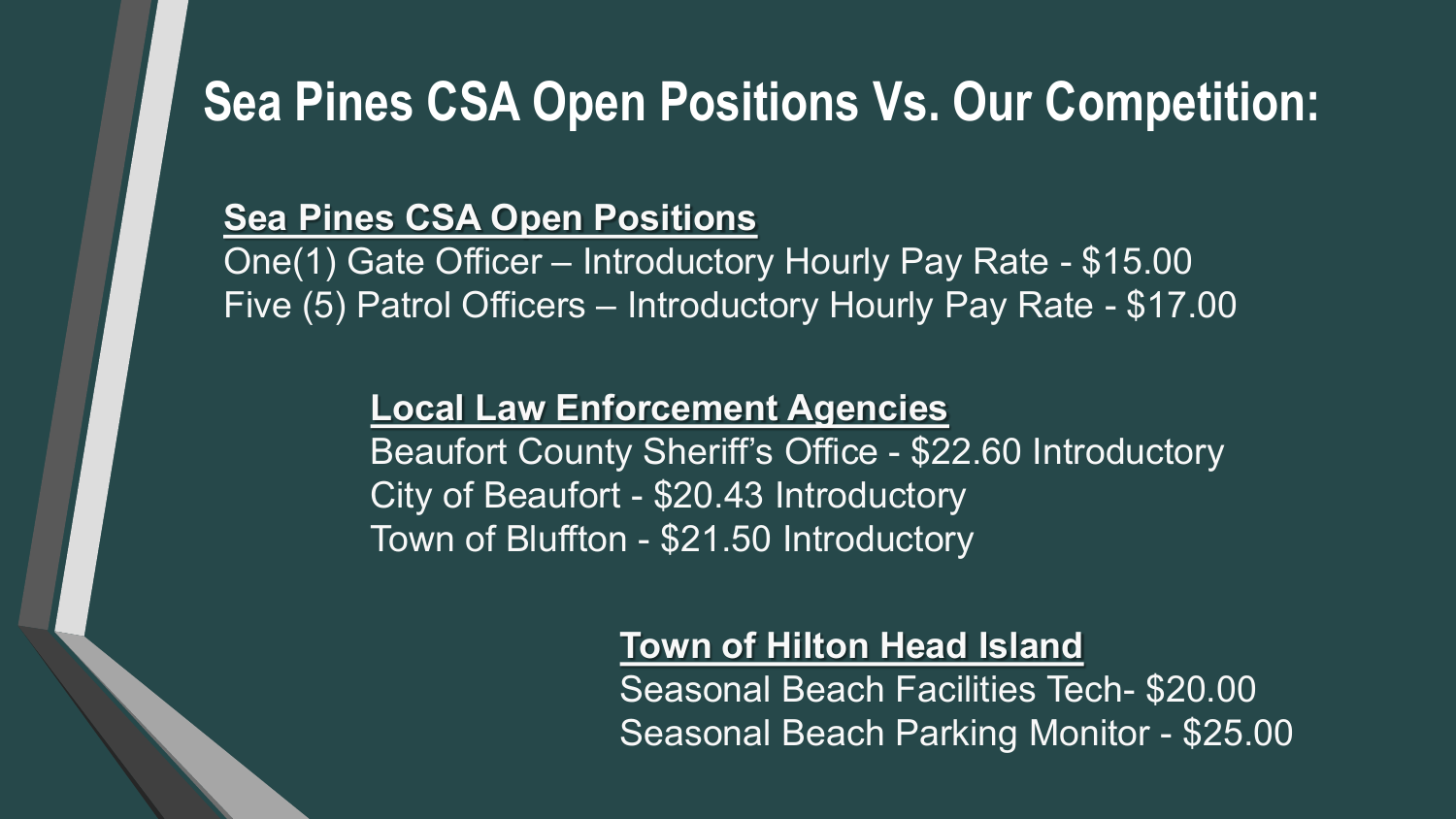| Cost to Sea Pines to Increase Pay Levels to Current Market                                               |                                          |
|----------------------------------------------------------------------------------------------------------|------------------------------------------|
| <b>Dispatch</b><br>Gate<br>Patrol                                                                        | 88,000<br>274,500<br>449,800<br>812,300  |
| <b>Cost of Additional Human Resources to Meet Demand</b>                                                 |                                          |
| <b>Patrol - Six Positions</b><br><b>Gate - Four Positions</b><br><b>Land Use Monitor - Two Positions</b> | 421,100<br>270,200<br>132,600<br>823,900 |
| <b>Additional Vehicles</b><br><b>Additional Equipment</b>                                                | 100,000<br>10,000<br>933,900             |
| <b>Additional Resources Required to Serve our Property</b><br><b>Owners, Guests and Visitors</b>         | \$1,746,200                              |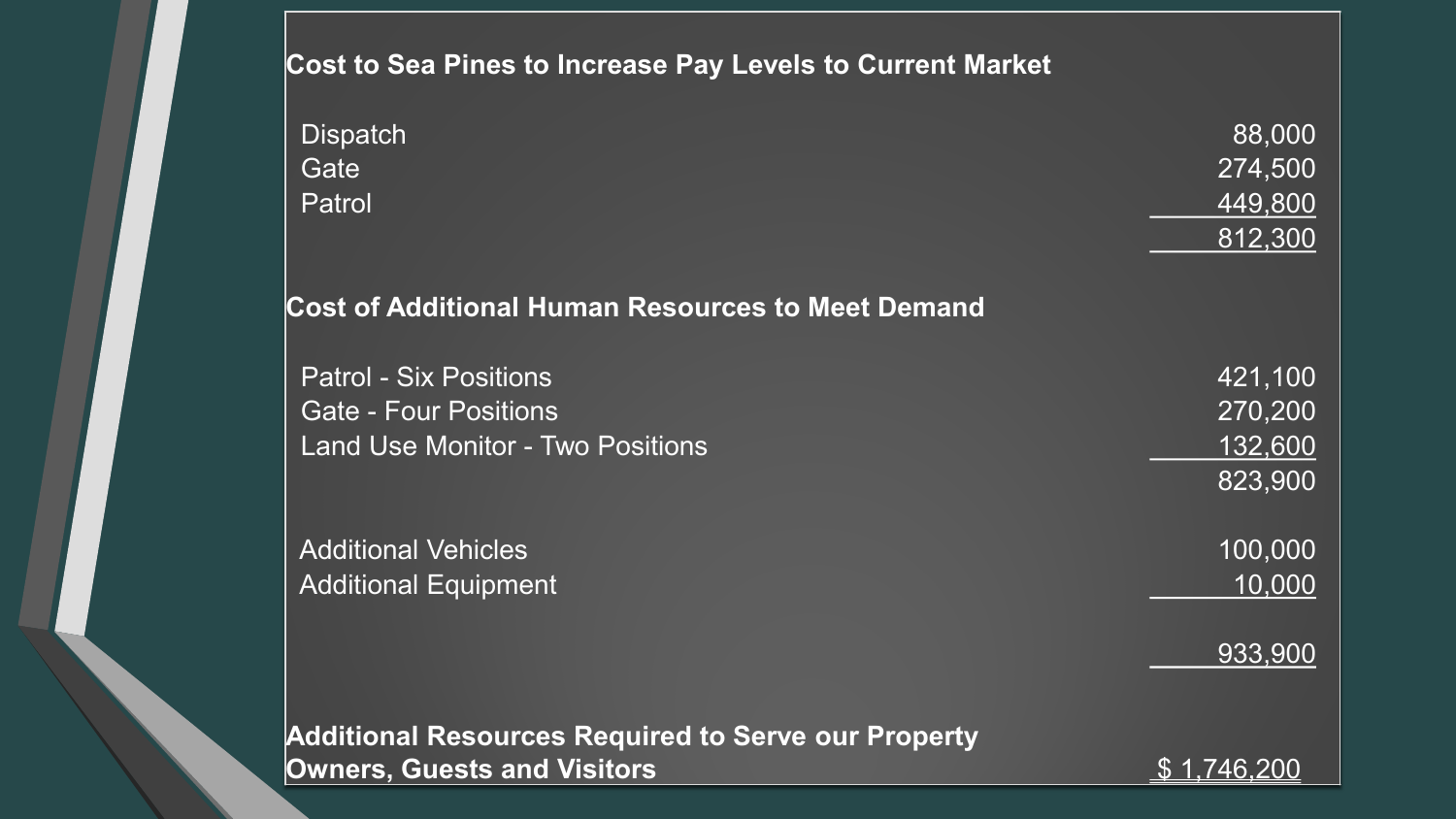# **How Sea Pines Community Services Associates Operations Are Funded:**

- Annual Residential Property Owner Assessments
	- Increases to Sea Pines CSA Annual Residential Property Owner Assessments are limited to the National Consumer Price Index, lags behind rate of inflation.
- Commercial & Resort Annual Assessments
- Gate Revenues as allowed under the Gate Entry Policy